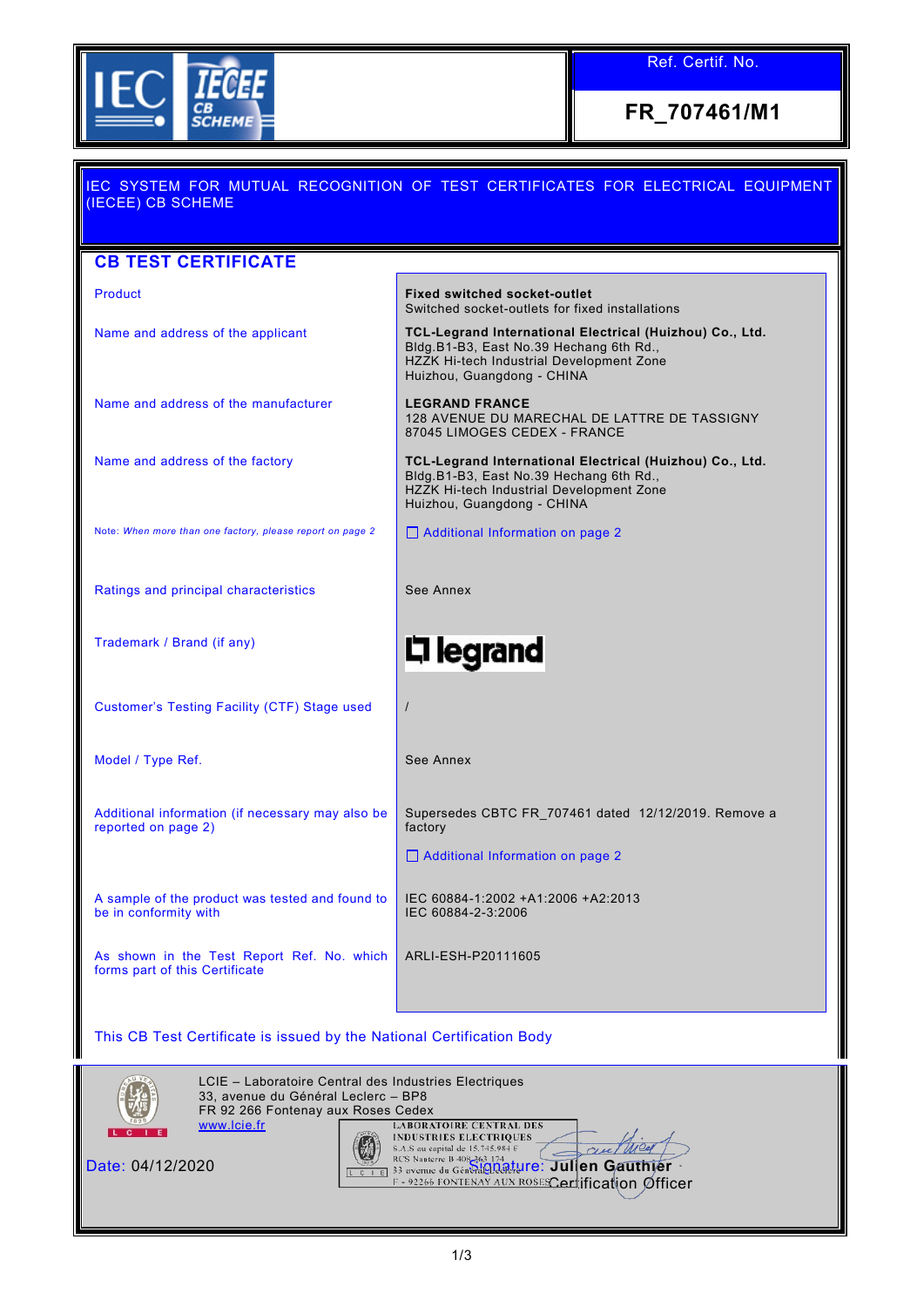

**FR\_707461/M1**

## **ANNEX**

**References, ratings and main characteristics:**

| Reference | Range*        | Description                                                     | Color of<br>surface of main<br>part | with cover plate | With LED<br>indicator<br>light |
|-----------|---------------|-----------------------------------------------------------------|-------------------------------------|------------------|--------------------------------|
| 572143    | <b>ARTEOR</b> | 2P+E 13A British Standard Single<br>Pole switched 1 gang        | White                               | 575090           | <b>No</b>                      |
| 572643    | <b>ARTEOR</b> | 2P+E 13A British Standard Single<br>Pole switched 1 gang        | Magnesium                           | 571317           | <b>No</b>                      |
| 570048    | <b>ARTEOR</b> | 2P+E 13A British Standard Single<br>Pole switched 1 gang        | Champagne                           | 571327           | No                             |
| 571048    | <b>ARTEOR</b> | 2P+E 13A British Standard Single<br>Pole switched 1 gang        | Alu                                 | 571307           | <b>No</b>                      |
| 572144    | <b>ARTEOR</b> | 2P+E 13A British Standard Single<br>Pole switched + neon 1 gang | White                               | 575090           | Yes                            |
| 572644    | <b>ARTEOR</b> | 2P+E 13A British Standard Single<br>Pole switched + neon 1 gang | Magnesium                           | 571317           | Yes                            |
| 572145    | <b>ARTEOR</b> | 2P+E 13A British Standard Single<br>Pole switched 2 gang        | White                               | 575100           | <b>No</b>                      |
| 572645    | <b>ARTEOR</b> | 2P+E 13A British Standard Single<br>Pole switched 2 gang        | Magnesium                           | 571319           | <b>No</b>                      |
| 570049    | <b>ARTEOR</b> | 2P+E 13A British Standard Single<br>Pole switched 2 gang        | Champagne                           | 571329           | <b>No</b>                      |
| 571049    | <b>ARTEOR</b> | 2P+E 13A British Standard Single<br>Pole switched 2 gang        | Alu                                 | 571309           | No                             |
| 572146    | <b>ARTEOR</b> | 2P+E 13A British Standard Single<br>Pole switched + neon 2 gang | White                               | 575100           | Yes                            |
| 572646    | <b>ARTEOR</b> | 2P+E 13A British Standard Single<br>Pole switched + neon 2 gang | Magnesium                           | 571319           | Yes                            |
| 572147    | <b>ARTEOR</b> | 2P+E 13A British Standard<br>Double Pole switched 1 gang        | White                               | 575100           | <b>No</b>                      |
| 572647    | <b>ARTEOR</b> | 2P+E 13A British Standard<br>Double Pole switched 1 gang        | Magnesium                           | 571319           | <b>No</b>                      |
| 572149    | <b>ARTEOR</b> | 2P+E 13A British Standard<br>Double Pole switched 2 gang        | White                               | 575100           | No                             |
| 572649    | <b>ARTEOR</b> | 2P+E 13A British Standard<br><b>Double Pole</b> switched 2 gang | Magnesium                           | 571319           | <b>No</b>                      |

\* The "range" denotes applicant's categorization.



LCIE – Laboratoire Central des Industries Electriques 33, avenue du Général Leclerc – BP8 FR 92 266 Fontenay aux Roses Cedex [www.lcie.fr](http://www.lcie.fr/)



**Date: 04/12/2020** Signature: **Julien Gauthier** <del>Cert</del>lification Øfficer